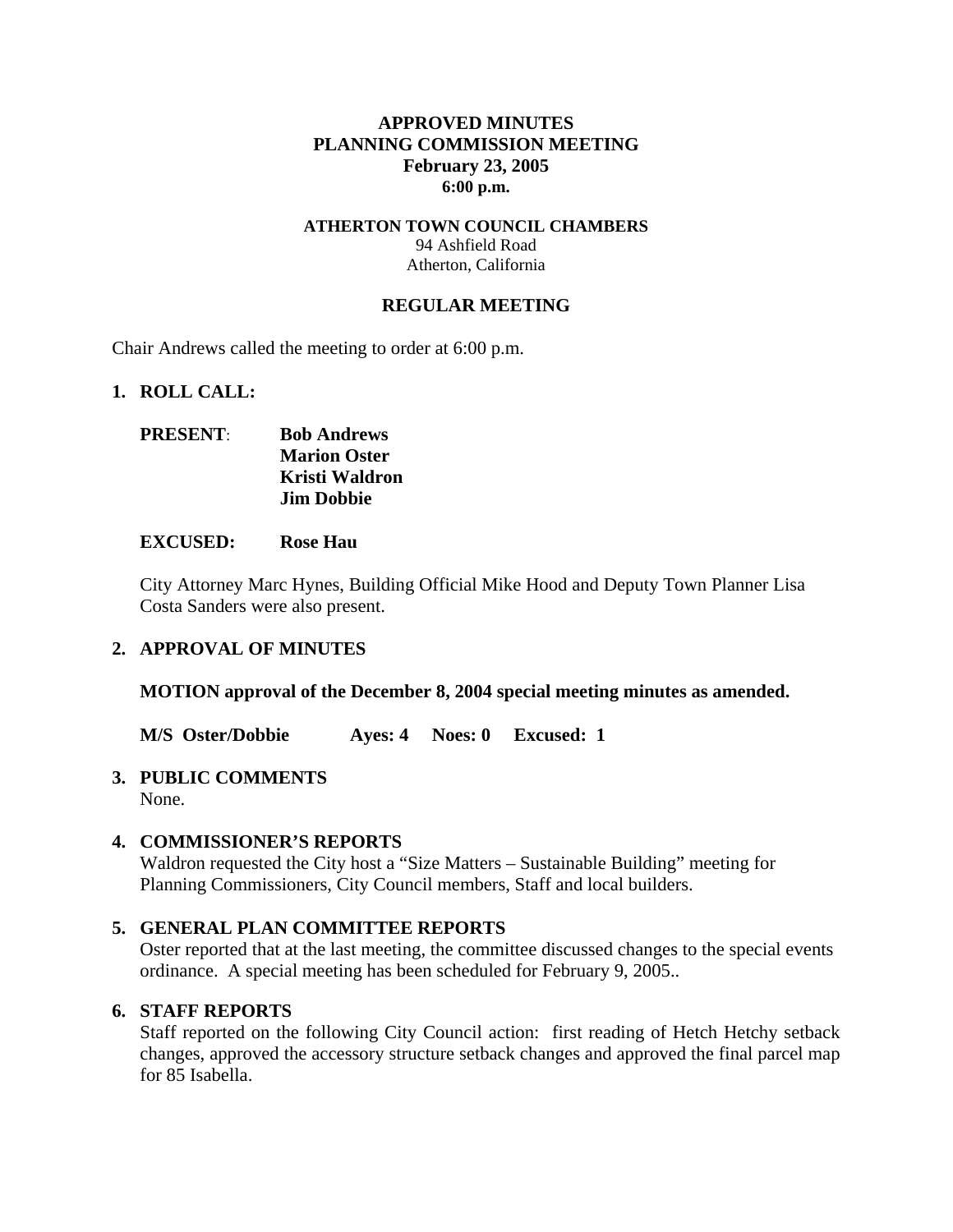February 23, 2005 Planning Commission Minutes Page -2-

# **7. NEW BUSINESS**

None.

# **PUBLIC HEARINGS**

8. **Heritage Tree Removal Permit – 84 Almendral** – Heritage Tree removal request to allow the removal of four heritage trees. Atherton Municipal Code section 8.10.

**This item has been continued to the March 23, 2005 meeting.** 

**9. Excessive Height Permit – 19 Sargent Lane –** Excessive Height Permit for a new residence. Atherton Municipal Code section 17.20.040(A)(1)(b).

Lisa Costa Sanders presented the staff report and noted the reasons outlined in the staff report to support the Excessive Height Permit request.

Brian Cairney, property owner, indicated that he had the home designed to fit in with the neighborhood and that the building site is at a lower elevation from the street.

**MOTION to approve the Excessive Height Permit at 19 Sargent Lane to allow a new residence at a height of 31'-6", based on the following findings and subject to the conditions contained in the Conditional Use Permit:** 

**M/S Oster/Dobbie Ayes: 4 Noes: 0 Excused: 1** 

### **Findings:**

- 1. The proposed height exception/residence at the proposed location will not be detrimental or injurious to persons, property or improvements in the vicinity and will not be detrimental to the public health, peace, safety, comfort, general welfare or convenience.
- 2. The proposed height exception/residence would be appropriate under the Atherton General Plan of the Town.
- **10. Heritage Tree Removal Permit 50 Ashfield Road** Heritage Tree removal request to allow the removal of one heritage tree. Atherton Municipal Code section 8.10.

Lisa Costa Sanders presented the staff report and noted the reasons outlined in the staff report to support the heritage tree removal permit to allow the removal of one tree located in the center of the building area.

Brian Kelly, applicant, indicated that they tried to design a home on the lot and preserve the tree but was unable to do so. They will not be requesting heritage tree removal on the other lots.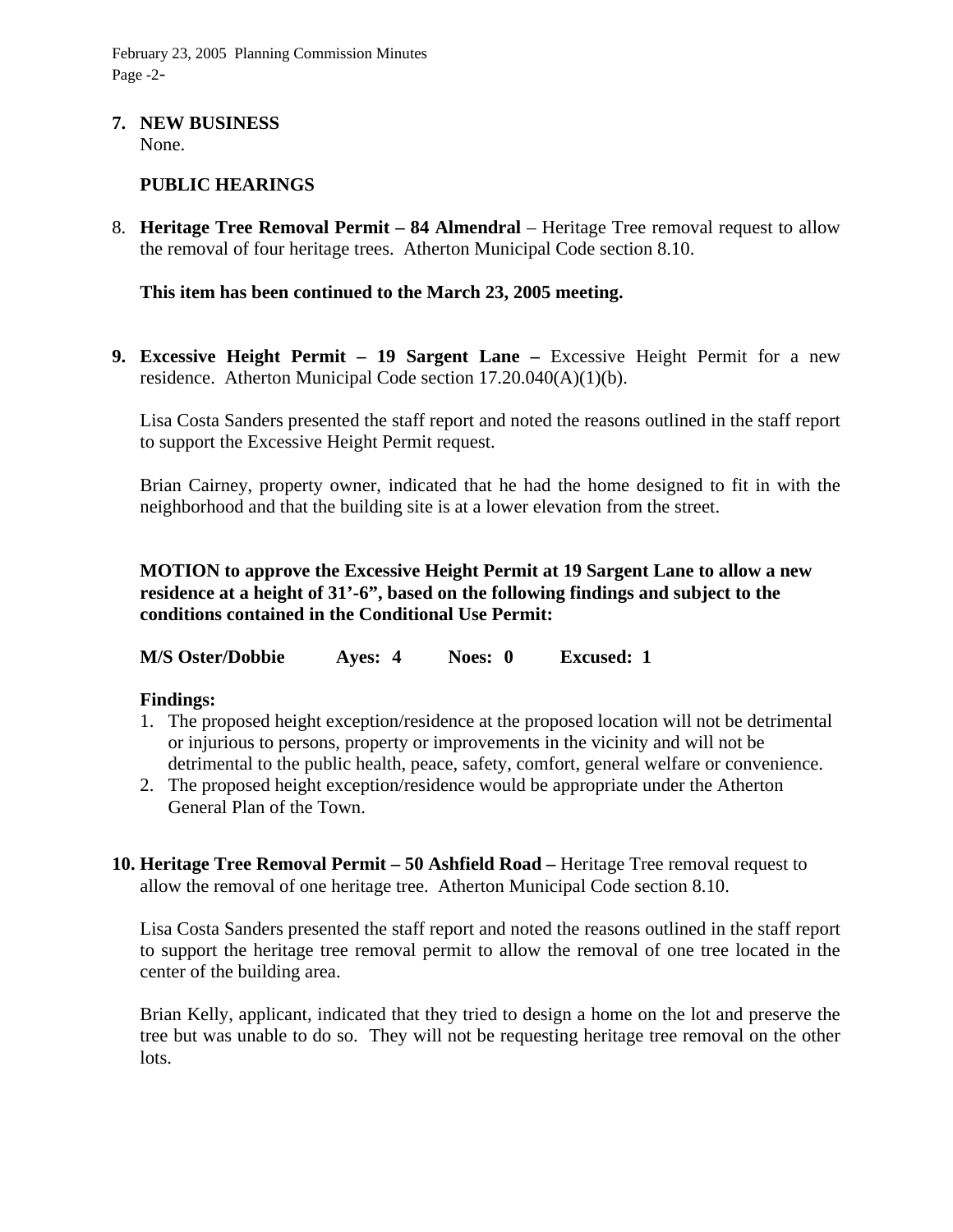**MOTION to approve the Heritage Tree Removal Permit at 50 Ashfield Road based on the following finding and subject to the conditions contained in the Heritage Tree Removal Permit:** 

**M/S Dobbie/Waldron Ayes: 4 Noes: 0 Excused: 1** 

# **Finding:**

- 1. The removal of the tree would not be contrary to the purpose and intent of the Atherton General Plan.
- 11. **Heritage Tree Removal Permit 98 Ridge View** Heritage Tree removal request to allow the removal of two heritage trees. Atherton Municipal Code section 8.10.

Lisa Costa Sanders presented the staff report and noted the reasons outlined in the staff report to support the heritage tree removal permit to allow the removal of two trees located in the rear yard with the environmental benefit of the new solar panels.

Prabhakar Goel, property owner, stated that they looked at multiple locations on the property and the proposed location is not visible from the main residence and other neighbors. It is also optimally located for solar access. In response to a question, he indicated that the panels will be approximately four feet above ground and that the area will be cleared of other vegetation.

**MOTION to approve the Heritage Tree Removal Permit at 98 Ridge View to allow the removal of two heritage trees based on the following finding and subject to the conditions contained in the Heritage Tree Removal Permit:** 

**M/S Oster/Andrews Ayes: 4 Noes: 0 Excused: 1** 

# **Finding:**

- 1. The removal of the trees would not be contrary to the purpose and intent of the Atherton General Plan.
- 12. **Heritage Tree Removal Permit 363 Greenoaks** Heritage Tree removal request to allow the removal of three heritage trees. Atherton Municipal Code section 8.10.

Lisa Costa Sanders presented the staff report and noted the reasons outlined in the staff report to support the heritage tree removal permit to allow the removal of two trees, with staff recommending the preservation of the Oak tree currently located in the brick planter.

**MOTION to approve the Heritage Tree Removal Permit at 363 Greenoaks to allow the removal of two heritage trees, based on the following finding and subject to the conditions contained in the Heritage Tree Removal Permit with the following amended condition:**